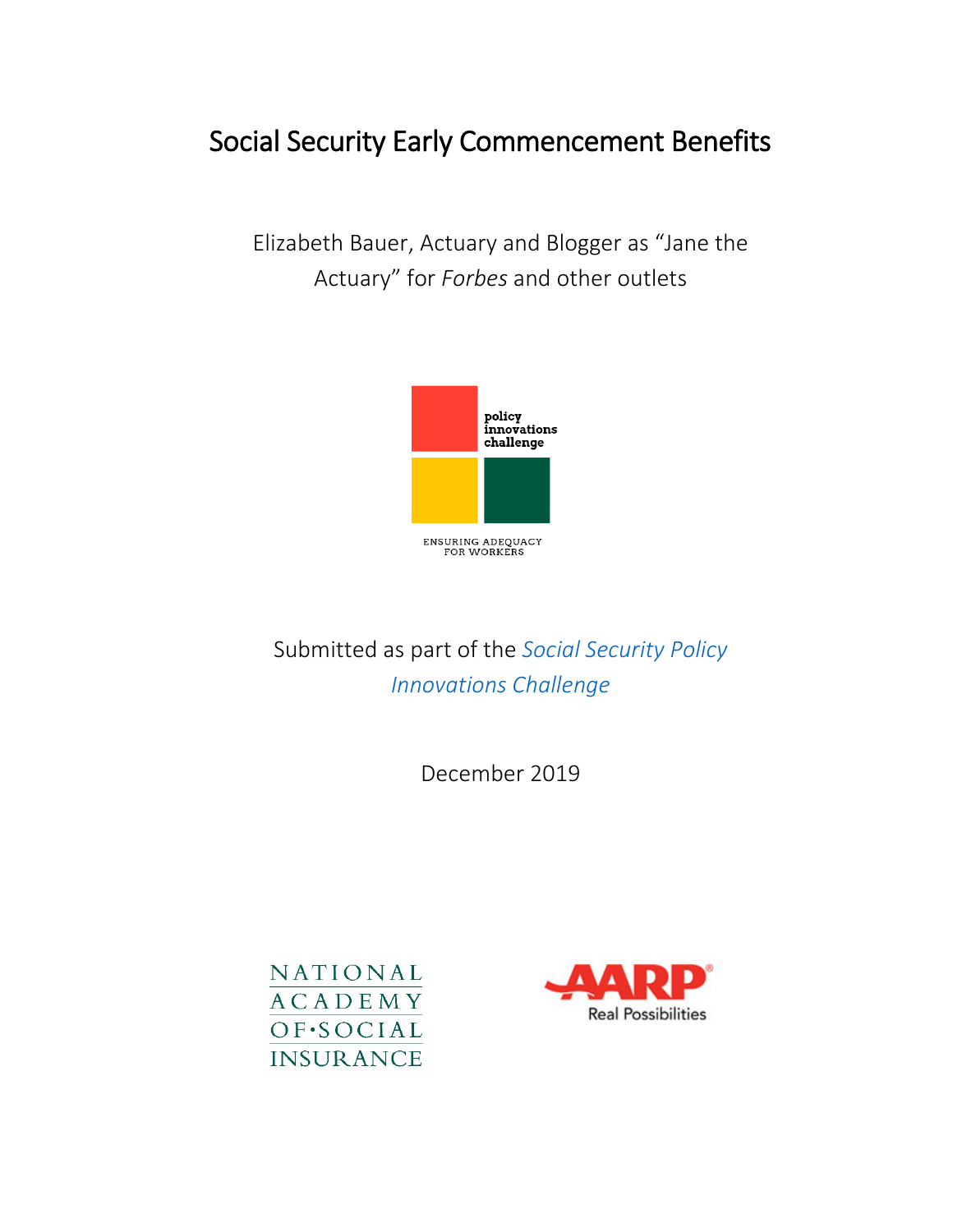# Social Security Early Commencement Benefits

# **The Proposal**

In one respect, Social Security offers great flexibility to its future recipients: they can choose any age from 62 to age 70 to begin receiving benefits, with benefits reduced or increased appropriately from the standard formula's result. But other than choosing the start date, Social Security is an all-or-nothing benefit.

What if there were an easy way to increase the benefit's flexibility to provide increased options around benefit commencement – at no cost to the system?

I propose implementing two new "phased retirement" elements/flexible benefit commencement options to remove the all-or-nothing nature of Social Security benefit commencement:

First, I propose to **enable participants to only partially begin benefits,** and defer full benefit commencement to a later time. In an actuarially equivalent manner, their full benefit, when ultimately received, would be reduced to a lesser degree than if they had begun full commencement.

Second, I propose that **early commencees be permitted to stop benefits at any point without penalty or repayment required**, and that, when they restart their benefits, they be **increased in an actuarially-equivalent manner**. Note that there exist strategies to start, stop, and restart Social Security benefits, these are not accessible to the average worker. This proposal seeks to provide maximal flexibility to benefit recipients.

Both of these proposals would be paired with an elimination of earnings penalties currently applied to recipients between early retirement and full retirement age whose earnings exceed a given threshold.

This is not a big proposal. It's intentionally unambitious, more akin to the "life hacks" that promote simple changes that make a tangible difference. But it's feasible, and doable, and bipartisan.

### **Some examples**

### *Initial partial benefit*

Using the Social Security's existing reduction factors, a full retirement age monthly benefit of \$1,000 will be reduced to **\$700** for an individual commencing benefits at age 62, in 2022 or later.

If that individual were to begin benefits at age 62 at a 50% rate to supplement lower wages, that would provide \$350 per month at age 62.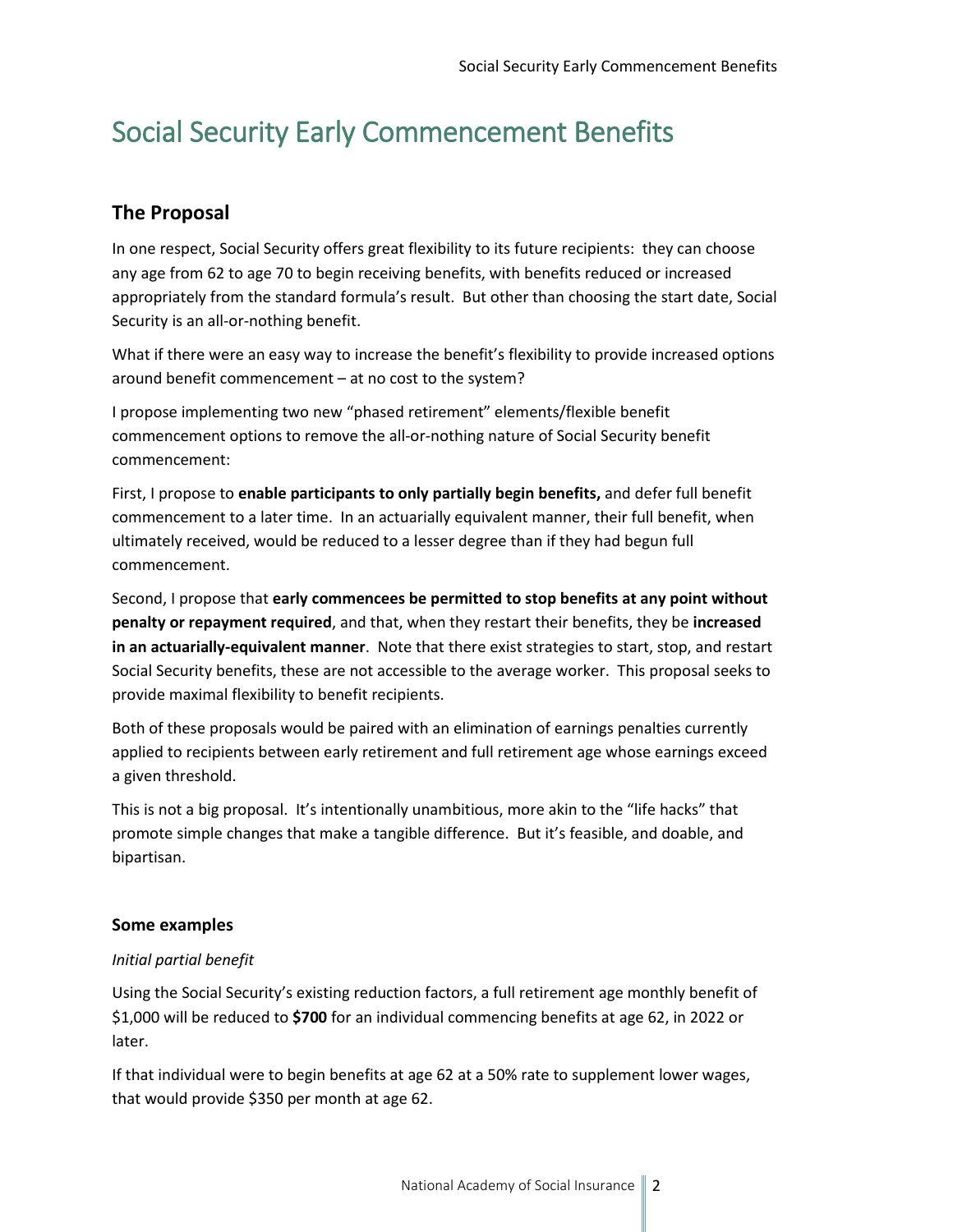If that individual were then to begin full benefit commencement at age 67, instead of the \$700 lifetime benefit, the benefit would be **\$850** (\$350 for the continuing age-62-commenced portion and \$500 for the half begun at age 67). Taking this a step further, benefits are increased by 8% for each year of delay from age 67 to 70. If that worker delays collecting full benefits until age 70, the ultimate benefit would be \$350 + \$500 \* 124% or **\$970**, that is, pretty much the same as if waiting until full retirement age.

#### *Stop/restart options*

Again, an individual beginning benefits at age 62 will receive \$700 where waiting until age 67 would have meant a \$1,000 benefit.

If that individual were to stop benefit collection at age 64, then resume at age 67, the reset benefit reflective of two years of foregone benefit collection, would be \$913.

If the individual delayed ultimate retirement to age 70, the ultimate benefit would be \$1,151 (compared to \$1,240 if the retiree had never commenced until age 70).

(Note that these calculations are based on annuity factors which are a close match for actual Social Security factors: 4% real interest, RP2014 mortality with generational improvements at the year 2019, blended 50/50 male/female.)

## **Who benefits?**

We know that many Social Security participants commence benefits earlier than they expected not because of a personal desire to relax but because of a job loss or other lack of ability or desire to continue working at their usual job, for example, due to personal ill health (not severe enough to qualify as "totally disabled" with respect to Social Security) or the need to care for an ailing spouse.

These two proposals for phased retirement seek to meet the needs of individuals in these circumstances.

In some cases, workers are be unable to continue at their longtime job and prefer employment that is less arduous or demands fewer working hours. This reduced income may not be enough to meet their financial needs, and they may not have sufficient savings to top up their wages until beginning Social Security.

It is hoped that in some such instances, **the ability to use a partial Social Security benefit as a "top up"** could help such individuals both remain in the workforce and defer collecting their full benefit until a later date, enabling them to increase their benefits beyond the lower age-62 amount.

In other cases, individuals who are unemployed when they reach age 62 begin their Social Security benefits and leave the workforce, that is, cease their search for new employment. If such recipients were told they could stop and restart their benefits at any time, and gain more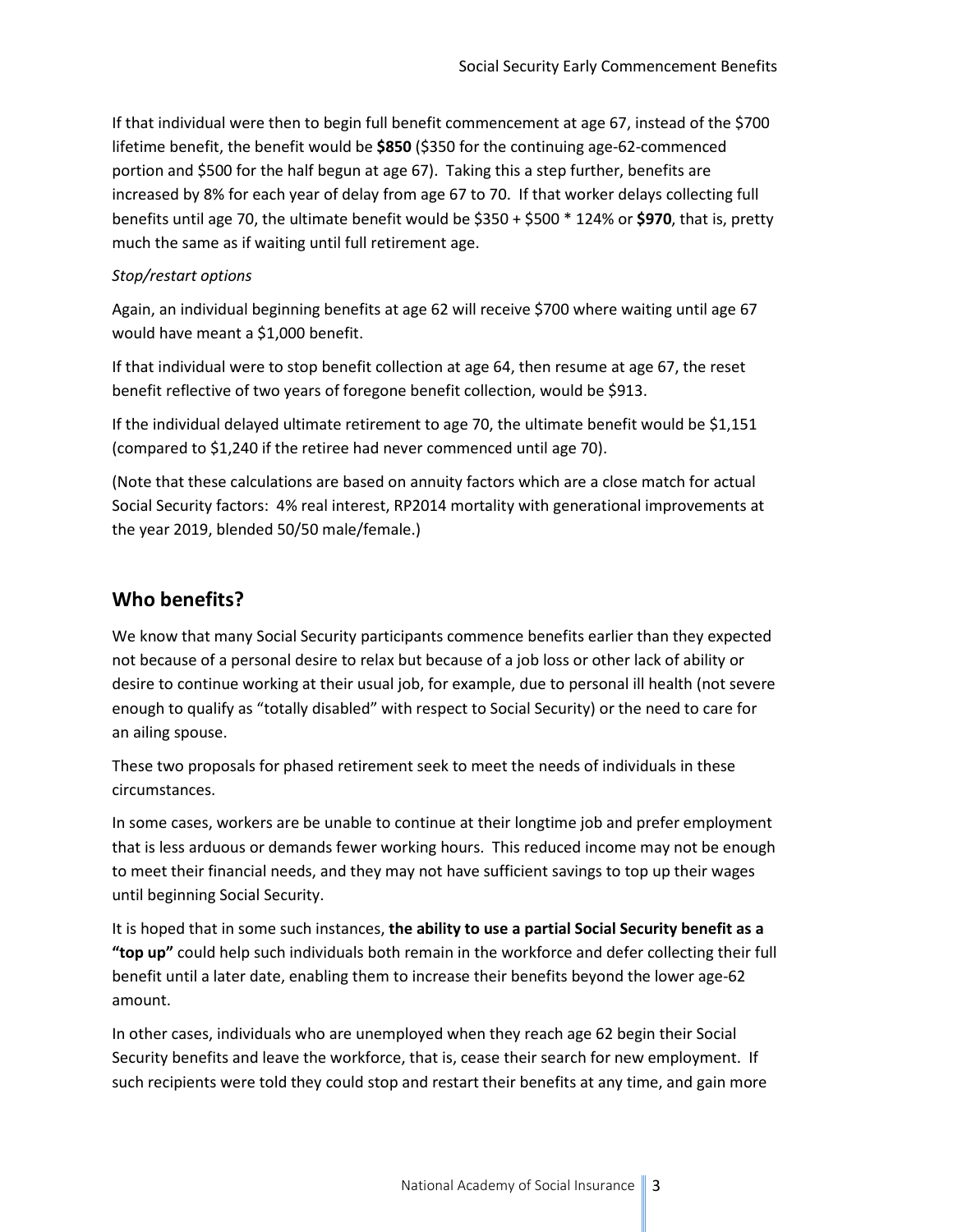money in the future by doing so, **they would be less likely to see their working life as ended**, and continue the job hunt instead.

It is also the case that some older workers would use these increased options in the opposite way – workers who would otherwise push themselves to work until age 67 or even later in order to preserve/maximize their Social Security benefits, may use these new options to partially-begin benefits earlier. While this was not be the intention of proposing flexible benefit commencement options, it would nonetheless benefit workers in any case, simply by increasing available options, even if they act in a way that is counter to policy experts' preferences.

## **How Beneficial Would This Change Be?**

The concept of providing flexible benefit commencement options through Social Security is new and without precedent in other countries to demonstrate its potential popularity or the benefits it might provide. However, we know the following:

- Workers are delaying Social Security benefit commencement relative to even recent claiming patterns, but significant numbers still do claim early.
- Individuals in surveys express a preference for working longer and for partial retirement.
- Longer working lifetimes result in better health.
- While workers, in principle, can collect their full benefit and save the surplus for a rainy day, automating this via defaults (a "nudge" in behavioral economics terms) makes this more likely to occur.
- The "nudge" also offers reason to believe that benefits could extend beyond the limited group directly benefitting from partial Social Security benefits to the wider population.

To address each of these in turn:

## *Data on early commencement*

In the most recent year of data available, the Social Security Administration reports that, among men,

- 35% of new recipients began receiving benefits at age 62;
- 49%, before the historic normal retirement age of 65; and
- 62%, before their actual full retirement age.

For women, the applicable figures are

- 39% at 62,
- 55% before age 65, and
- 67% before their actual full retirement age.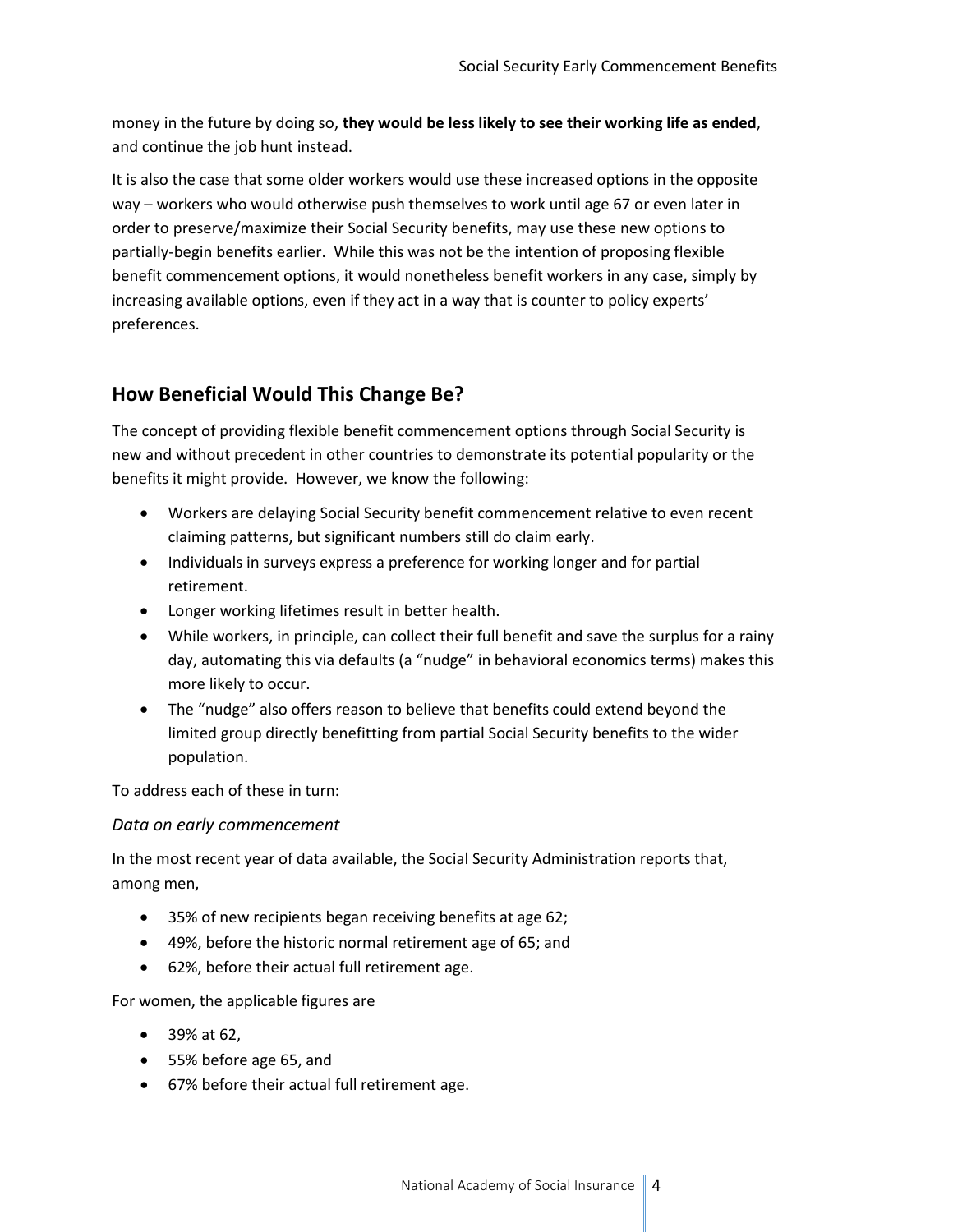For both men and women, rates of early commencement are declining; even as recently as 2005, the corresponding rates were 57%/76%/82% for men and 60%/78%/85% for women. (All these rates exclude disability insurance recipients whose benefits automatically convert to oldage benefits at full retirement age.) $<sup>1</sup>$  $<sup>1</sup>$  $<sup>1</sup>$ </sup>

The SSA also provides data on the average benefits, among new commencees, split among those with and without early retirement reduction. Among all retirees whose benefits were reduced for early commencement, the average benefit per recipient was \$1,239.77; for that same group, the Primary Insurance Amount (that is, the benefit before reduction) was \$1,490.33. In other words, the average benefit reduction was 17%. (For comparison, the PIA for the non-early-retirement group was \$1,618.13, which was adjusted upwards to an average of \$1,729.20 when taking into account those who retired late.)

Looked at another way:

- 29% of new recipients retiring early had benefits of less than \$1,000 per month,
- 26% had benefits between \$1,000 and \$1,500,
- 22% had benefits between \$1,500 and \$2,000, and
- 23% had benefits of over \$2,000 per month.

Analysis by Boston College's Center for Retirement Research suggests that the benefit differential between early and full retirement recipients extends beyond simply early retirement reductions or higher AIME due to additional years of work, but that lowereducation (and hence lower-income) workers retire on average at younger ages. This was not always the case. In 1976 – 1979, high school-only workers and college graduates retired at nearly the same age, 64.1 vs. 64.6, but in the 1980s, and every decade but one since then, the average retirement age for college grads ticked higher, to a current 65.7 years. At the same time, the retirement age for high-school-onlies dropped to 62.6 in the in 1980s, then remained more-or-less stable before increasing somewhat in the last decade, to 62.8.

#### *What drives early-retirement decisions?*

The CRR's analysis finds that poor health is a driver for early retirement, and that poorereducated older workers are more likely to experience these health setbacks. In addition, working-class jobs, even though less physically demanding than in the past, continue to have less-desirable working conditions, and they are also more influenced by Social Security's signaling of age 6[2](#page-4-1) as a retirement age. $2$ 

In a separate analysis, CRR researchers evaluated the degree to which workers who, prior to retirement, planned to retire at various ages, actually retired earlier than planned. Not surprisingly, the later the planned retirement age, the more likely study participants were to have actually retired earlier than planned: 38% of those with a planned retirement age of 63 or

<span id="page-4-0"></span> <sup>1</sup> https://www.ssa.gov/policy/docs/statcomps/supplement/2018/6b.html

<span id="page-4-1"></span><sup>&</sup>lt;sup>2</sup> "What Explains the Widening Gap in Retirement Ages by Education?" https://crr.bc.edu/briefs/whatexplains-the-widening-gap-in-retirement-ages-by-education/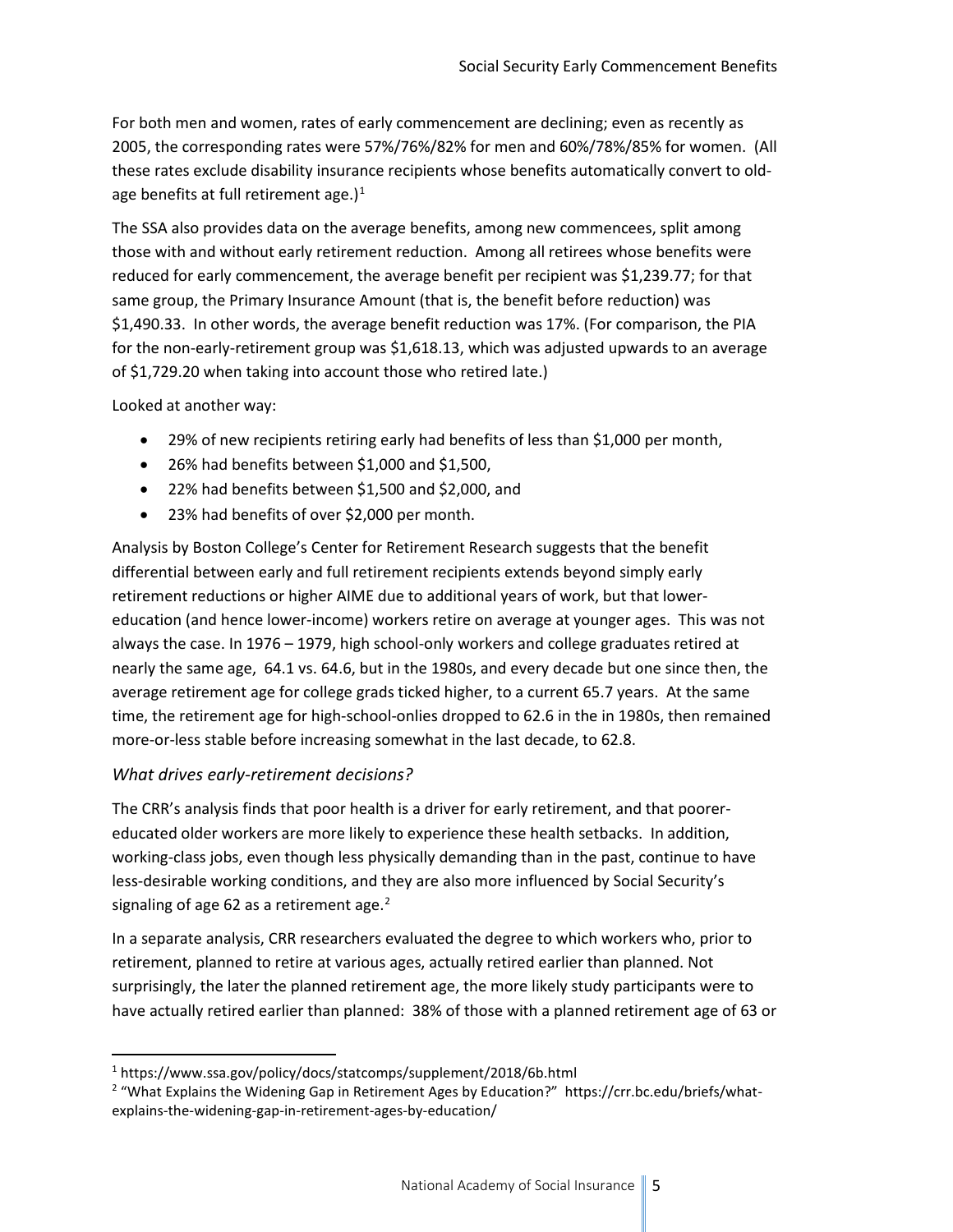64, 42% of those with a planned retirement age of 65, and 55% of those with a planned retirement age equal to or greater than 66.

The study then evaluates the impact of various "shocks" on earlier-than-planned retirement. Of the statistically-significant shocks, each individual health condition a participant reported pre-retirement was associated with a 3.3 percentage point increase in early retirement, and each new health condition was associated with a 2.2 percentage point increase. (Because the study focuses on earlier-than-planned retirements, it does not evaluate the degree to which those planning relatively-earlier retirements were already motivated by ill-health, only the extent to which those pre-existing health conditions caused them to re-evaluate how long they could continue working.) In addition, a job loss during the period immediately prior to retirement increased earlier-than-planned retirement likelihood by 27.6 percentage points, unless the individual found a new job, in which case the earlier-than-expected retirement likelihood *decreased* by 6.6 percentage points. A wholly voluntary job switch reduced earlier-than-planned retirement by essentially the same amount, 6.8 percentage points.<sup>[3](#page-5-0)</sup>

Taken as a whole, this data suggests that programs that help workers stay in the workforce longer by means of a wage supplement would provide value to those who already express a preference for later retirement but whose plans do not succeed.

## *Workers express preferences for phased retirement*

There is growing interest in phased retirement, both with respect to individuals and formal company programs. A recent Transamerica Center for Retirement Studies study found that 30% of surveyed workers wished to reduce work hours, and 17% wished to work in a less demanding and/or more personally satisfying role, prior to fully retiring. Similarly, 20% of employers reported offering a formal phased retirement program, and 19% planned to implement one in the future. $4$ 

At the same time, a 2017 GAO report<sup>5</sup> found that, among  $61 - 66$ -year-olds in 2014, 28% reported they planned to reduce work hours in order to transition to retirement. However, only 11% of men and 6% of women actually succeeded in doing so; in contrast, nearly 70% of survey respondents reported that they ended up (fully) retiring earlier than planned.

### *Continued employment may improve health*

However much the prospect of "seniors being unable to afford to retire" causes considerable angst, at least some studies show that continued employment may improve health. A recent

https://www.transamericacenter.org/docs/default-source/retirement-survey-of-

<span id="page-5-0"></span> <sup>3</sup> "Retiring Earlier than Planned: What Matters Most?" https://crr.bc.edu/briefs/retiring-earlier-thanplanned-what-matters-most/

<span id="page-5-1"></span><sup>4</sup> Striking Similarities and Disconcerting Disconnects: Employers, Workers, and Retirement Security," Transamerica Center for Retirement Studies, August 2018.

employers/tcrs2018\_sr\_employer-retirement-research.pdf

<span id="page-5-2"></span><sup>5</sup> "Phased Retirement Programs, Although Uncommon, Provide Flexibility for Workers and Employers," United States Government Accountability Office, Report to the Special Committee on Aging, U.S. Senate, June 2017, https://www.gao.gov/assets/690/685324.pdf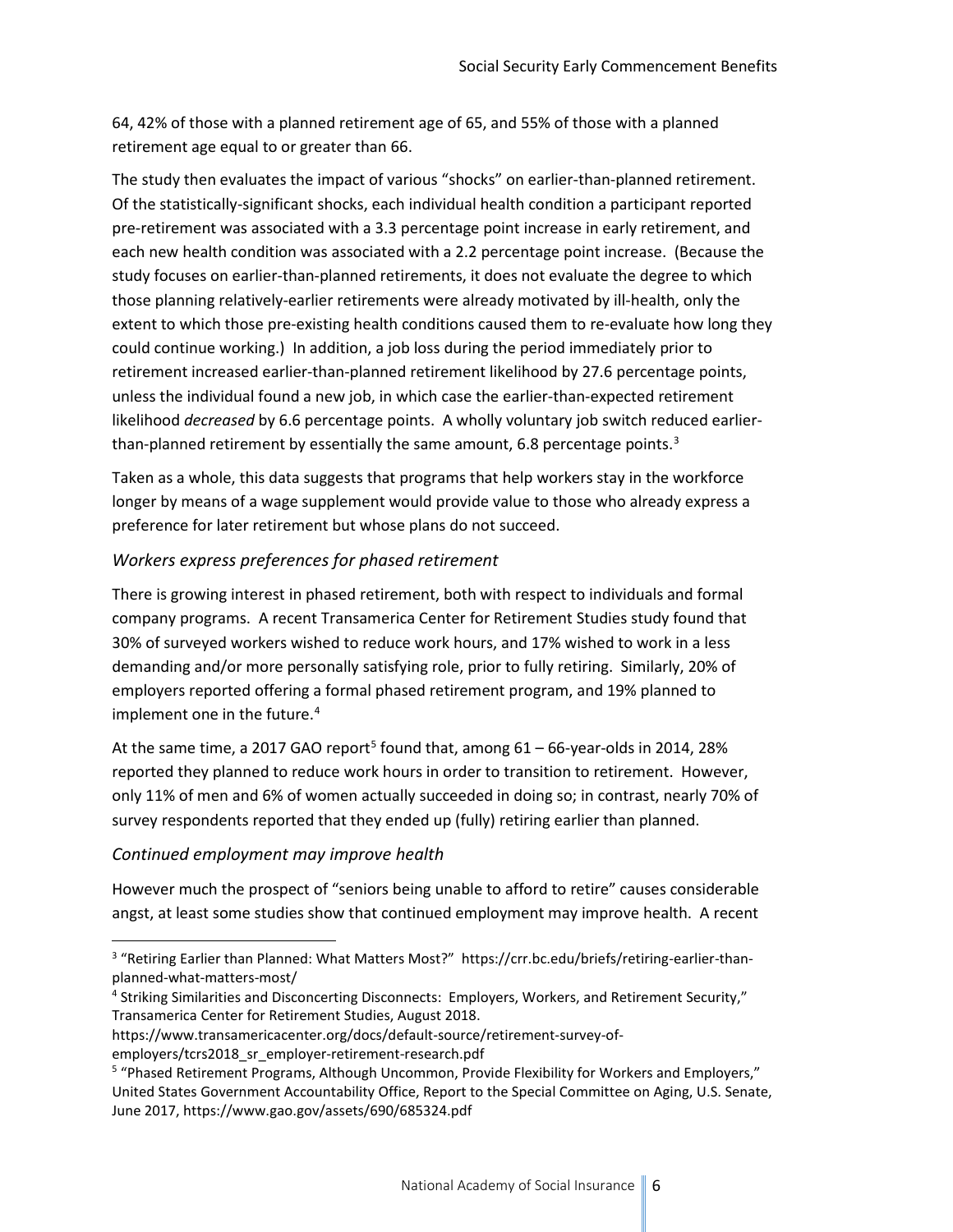British study found that retirement itself was associated with cognitive decline, even after taking into account normal age-related decline.<sup>[6](#page-6-0)</sup> A French study found likewise.<sup>7</sup> At the same time, other studies have found that retirement may boost blue collar workers' cognitive functioning, and that retirement may improve health, perhaps because retirees might exercise more, reduce smoking, and engage in more cognitively-stimulating activities.<sup>8</sup> However, most recently, a study of Chinese rural workers (presumably more comparable to blue- than white-collar workers) found that an earlier retirement age was associated with cognitive decline.<sup>[9](#page-6-3)</sup>

To what degree phased retirement/reduced work hours/changes to less strenuous work might achieve a "Goldilocks" intermediate ideal, we can't know from these studies, but they do suggest another potential benefit.

#### *The nudge*

This proposal relies on the concept of "nudging" and the use of behavioral economics which understand that defaulting people into a choice that's financially advantageous to them can be highly effective, while still preserving their full range of choices, with the intention to provide greater benefit for recipients in the long term due to the choices they make.

It is true that an individual with reduced income can collect their full Social Security benefits at age 62, carefully save the amount in excess of what's needed to top-up their income, and use that savings to supplement their Social Security benefits when they retire. Likewise, an individual who is unemployed, commences Social Security, and then finds new employment can, in principle, save their earnings for the future. (In any case, they may be subject to earnings penalties depending on their earnings, which, in theory, are repaid later and could be perceived of as a form of mandated savings.)

However, an individual in such a situation is much less likely to have the financial savvy to make these plans. This is where the "nudge" concept comes in. It is the idea that underlies such changes in the retirement landscape as autoenrollment and auto-escalation, that is, the practices in which employers seeking to boost their employees' savings automatically initiate payroll deduction with the option for employees to opt-out and automatically increase the contribution every year until a target level has been reached.

<span id="page-6-3"></span><span id="page-6-2"></span><sup>9</sup> Plamen Nikolov and Alan Adelman, "Do Pension Benefits Accelerate Cognitive Decline? Evidence from Rural China," Institute of Labor Economics discussion paper, August 2019,

[https://www.iza.org/en/publications/dp/12524/do-pension-benefits-accelerate-cognitive-decline-](https://www.iza.org/en/publications/dp/12524/do-pension-benefits-accelerate-cognitive-decline-evidence-from-rural-china)

<span id="page-6-0"></span> $6$  "Effect of retirement on cognitive function: the Whitehall II cohort study",

https://link.springer.com/article/10.1007/s10654-017-0347-7

<span id="page-6-1"></span><sup>7</sup> "Health and Working Past Traditional Retirement Ages," https://www.prb.org/wpcontent/uploads/2018/04/TRA\_37\_Health\_and\_Working\_Past\_Traditional\_Retirement\_Ages.pdf  $8$  Ibid.

[evidence-from-rural-china,](https://www.iza.org/en/publications/dp/12524/do-pension-benefits-accelerate-cognitive-decline-evidence-from-rural-china) summarized at John Anderer, "If You Rest, You Rust? Study Finds Early Retirement May Speed Up Cognitive Decline," Study Finds, October 30, 2019,

https://www.studyfinds.org/if-you-rest-you-rust-study-finds-early-retirement-may-speed-up-cognitivedecline/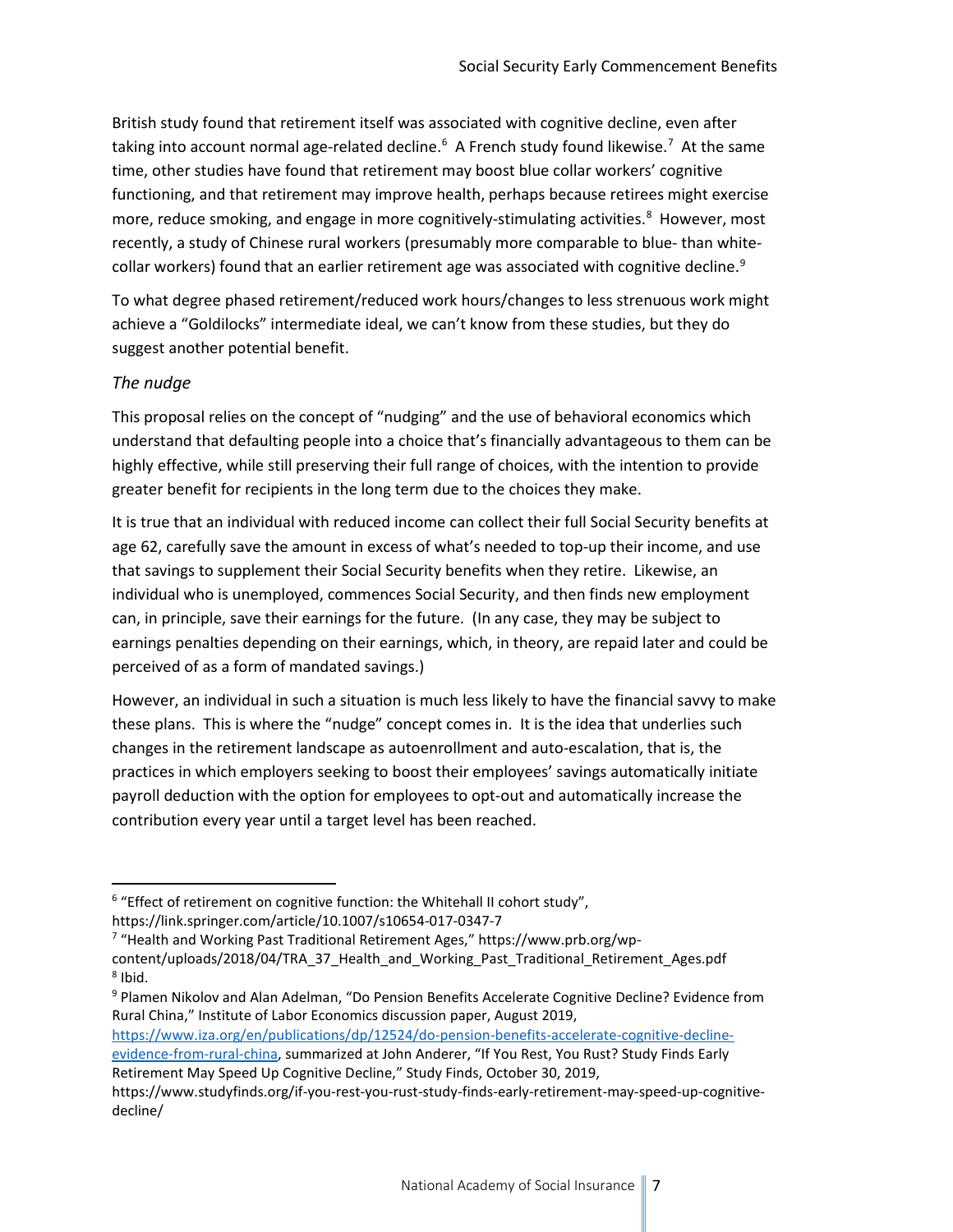What's more, in order to most effectively "nudge" workers into partial retirement, intentional communication of the new options would be important. Rather than buried in the fine print, new commencement options should be placed front-and-center in communicating with workers and retirement-applicants, so that making the decision, "what percent of your benefit do you want to start with?" is a standard element of the process.

#### *Extension beyond Social Security itself*

Although middle-class workers were not the direct target of the Policy Innovations Challenge and would likely not find a partial early commencement of Social Security to be a meaningful top-up to reduced wages and might choose to begin taking in-service 401(k) distributions in such a case instead*, I believe that a partial Social Security benefit could have a much wider impact than merely the direct participants in such a program, if it is able to move retirement norms further along this path and establish expectations on the part of workers and employers more generally that this is "what retirement looks like."*

In particular, the various studies on phased retirement report greater interest in the option than tends to pan out in the end. In part, according to the above GAO study, it is rare for employers, even where large enough to have formal HR policies generally speaking, to have put into place such a policy regarding phased retirement. According to a 2016 Society for Human Resource Management study referenced in that report, only 4% of employers offer a formal program, and 11% offer informal programs, for instance, by permitting workers to drop down to a part-time status at retirement.

## **What's the cost?**

In principle, the proposal is intended to be revenue-neutral, with the exception of the expenses associated with revision of communications materials, training of Social Security Administration staff and programming of benefit calculation systems. However, one presumes that the applicable communications materials and computer programs are revised from time to time in any event, and the changes should be conceptually simple enough for staff to learn and begin to explain to clients.

In practice, the program is only revenue-neutral insofar as the Social Security early- and lateretirement adjustment factors are based on genuinely actuarially-equivalent actuarial assumptions. In reality, these factors were set at the time of the passage of the original legislation and there is no ongoing mechanism for evaluating their appropriateness now, but are simply viewed, to the extent that they subsidize retirement at one age vs. another, as a part of the benefit formula. This means that any proposal which encourages participants to defer their benefit commencement, at least partially, to a later age, will have an associated cost or savings, contingent on whether the reduction factors (or increase factors, after age 67) are larger or smaller than the true actuarially-equivalent factors.

As it turns out, this is not easy to assess.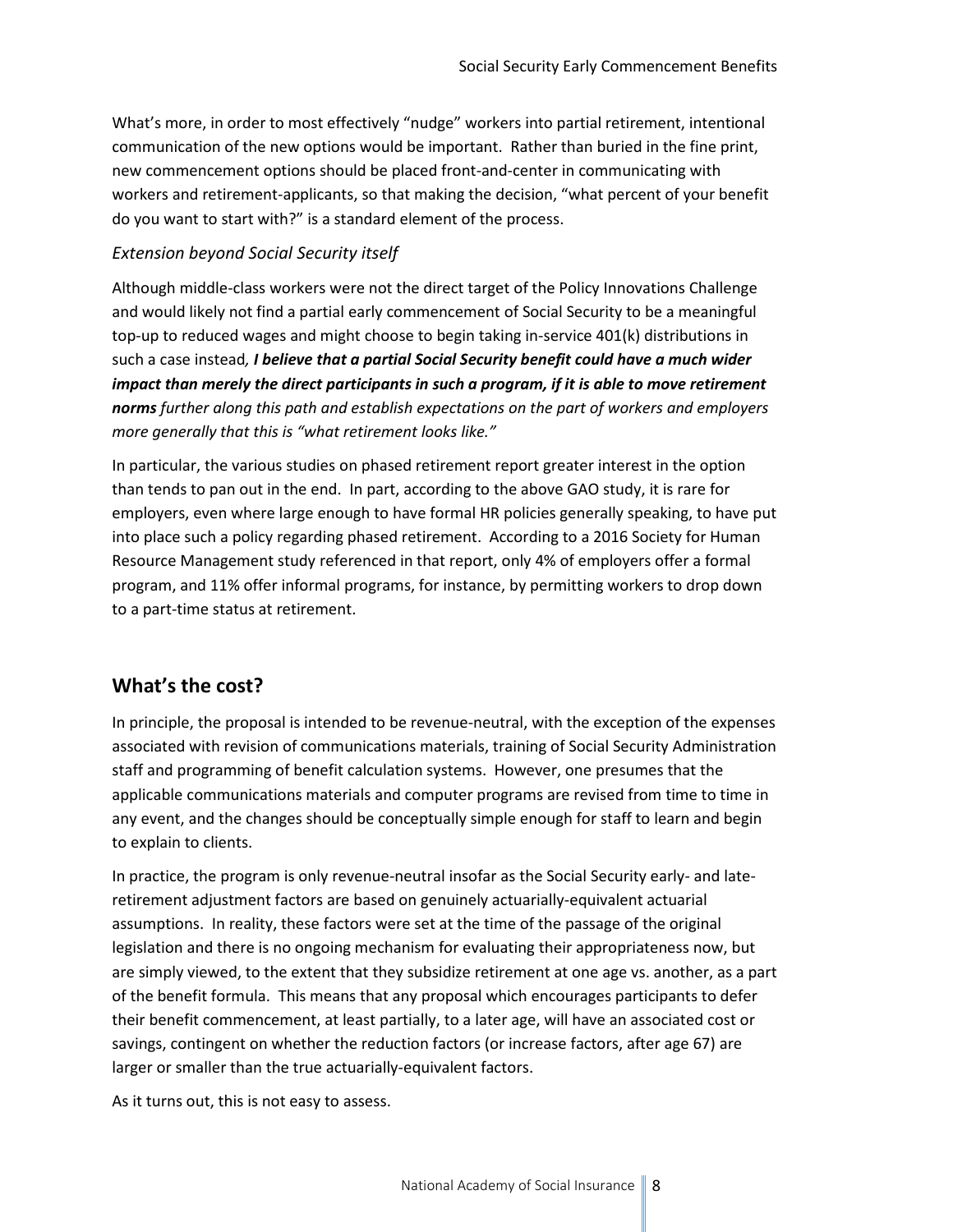As described by Robert J. Myers, former Social Security Chief Actuary<sup>[10](#page-8-0)</sup>, the initial reduction factors from age 65 to age 62 were set based on a 3% real interest rate (that is, after taking inflation into account), and an evaluation of various life insurance tables available at midcentury. Some allowance was made for conservatism by reviewing annuity tables rather than general life tables as the former assume greater longevity than is the case for the population as a whole. An 80% adjustment factor was a chosen as a rounded rate, and for intermediate ages, a simplified proportionate calculation was used – hence, 5/9 of 1% for each month. When the full retirement age was extended to 67 as a result of the 1983 legislation, this factor was continued for the first three years of early retirement, even though the applicable ages were shifted, and the additional reduction factor for the two additional years was reduced somewhat, to 5/12 of 1% per month.

For the delayed retirement factors, the same methods produced an average increase factor of 10% per year; however, for technical reasons relating to wage indexing, it was felt that late retirees were already receiving a 2% benefits boost, so that a credit of 8% per year of delayed retirement was selected.

In one respect, it is easy to assess whether these adjustment factors remain "fair."

The adjustment factor called for by the 1971 Group Annuity Mortality table, weighted 50/50 for men and women, produces exactly the same 20% reduction for age 62 early retirement, based on the existing-law 65 full retirement age, as the existing formula specifies (albeit now for an age 64 retirement). $11$ 

However, allowing for updated mortality tables would actually produce smaller reduction factors: that 80% factor changes to 83% for a RP2014 generational mortality table with a valuation year of 2019<sup>12</sup>, and an adjustment factor reflective of a full-retirement-age 67 individual retiring at age 62 would be 73% instead of 70%. In other words, whenever a worker retires early, the federal government "wins" and the worker "loses" in terms of adjustment factors.

At the same time, though, the original calculations used a real interest rate of 3%. Is this the "right" rate? According to the latest Willis Towers Watson survey, the average expected return

<span id="page-8-0"></span><sup>&</sup>lt;sup>10</sup> Myers, Robert J., "Appraisal of Early-Retirement and Deferred-Retirement Adjustment Factors under Social Security," *Proceedings* of the Conference of Actuaries in Public Practice, 1980 – 1981, pp. 422 – 461.

<span id="page-8-1"></span> $11$  These and all subsequent calculations, are based on the online annuity calculator provided by the Society of Actuaries, https://afc.soa.org/#Calculator

<span id="page-8-2"></span> $12$  RP2014 is the standard mortality table, with variations for projection, "collar," disability status, and the like, in use for private sector and state-and-local public pension valuations. For these calculations, I used a "total population" table. This is not the same as a table for annuity recipients, who have greater longevity. Also, a "generational" mortality table assumes that mortality increases over time in addition, which would, for example, boost the factors from 83% to 84% and from 73% to 74% for persons retiring in 2039.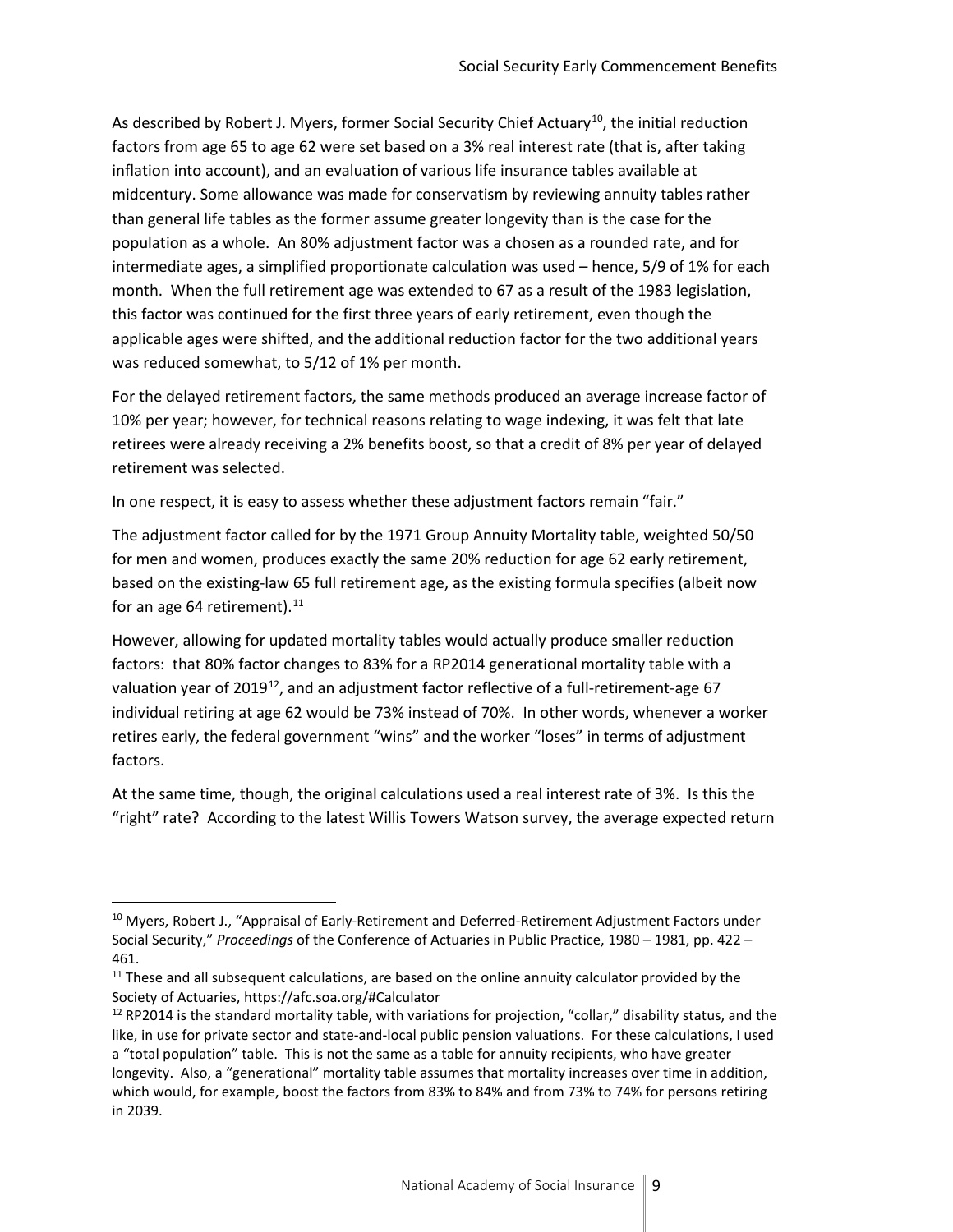on assets for U.S. private-sector pension plan disclosures was 6.57%<sup>13</sup>, which is closer to a real rate of 4% (assuming 2.5% inflation), and even updating the mortality table, adjustment factors at that rate closely match the 70% and 80% adjustment factors in current law (at 70.5% and 80.6%, respectively). On this basis, those factors, however long ago they were derived, remain actuarially-fair.

However, the interest credit used for the Social Security Trust Fund is currently only 3% on a nominal basis.<sup>[14](#page-9-1)</sup> At this rate, the actuarially-equivalent adjustment factor is 79.2% instead of 70% and 86.5% instead of 80%, early retirees are currently being penalized excessively, and it would cost Social Security more, if workers began to delay full retirement to full retirement age. (Note that the Social Security Trustees' Report does not use a discount rate to assess present value or actuarial equivalence but simply looks at fund balance projected into the future.)

To be sure, in both of these cases – more modern life expectancy tables and lower interest rates –the annuities participants receive increase in value relative to older life expectancy tables and higher interest rates. However, because the proportion of the overall value of the benefit coming from years further into the future increases, the relative cost of earlier benefit commencement decreases.

Finally, given the growing understanding that life expectancy is heavily correlated with income, it might be expected that this would impact the cost-effectiveness of encouraging/discouraging full or partial retirement at a given age. One presumes that this program would be most attractive to working-class participants, as better-off workers would be more likely to be able to use savings to supplement their income or to make it through a pre-retirement job loss patch, though even people with some savings might hesitate to liquidate it to defer Social Security benefits. Surprisingly, again, even though, at retirement, the present value of benefits for the top quartile of the population is about 10% higher than for the bottom quartile, in terms of life expectancy, the relative difference in adjustment factors is much smaller, only two percentage points or fewer. (Note, however, that this only holds true for the adjustment factors to age 70. In a hypothetical in which benefits were increased for years of deferral beyond age 70, the relative difference between high- and low-life expectancy groups widens.)

All of this relates only to the early retirement reductions. Separately, there will be other financing impacts with respect to Social Security:

- Individuals who are enabled to continue to work longer will continue to pay FICA taxes.
- Individuals' benefits at time of ultimate retirement may increase, if their extended work years boost their AIME by replacing zero- or very-low-earning years.

<span id="page-9-0"></span><sup>&</sup>lt;sup>13</sup> "2018 Global Survey of Accounting Assumptions for Defined Benefit Plans: Executive Summary," https://www.willistowerswatson.com/en/insights/2018/07/2018-accounting-assumptions-survey-fordefined-benefit-plans

<span id="page-9-1"></span><sup>14</sup> <https://www.ssa.gov/OACT/ProgData/annualinterestrates.html>